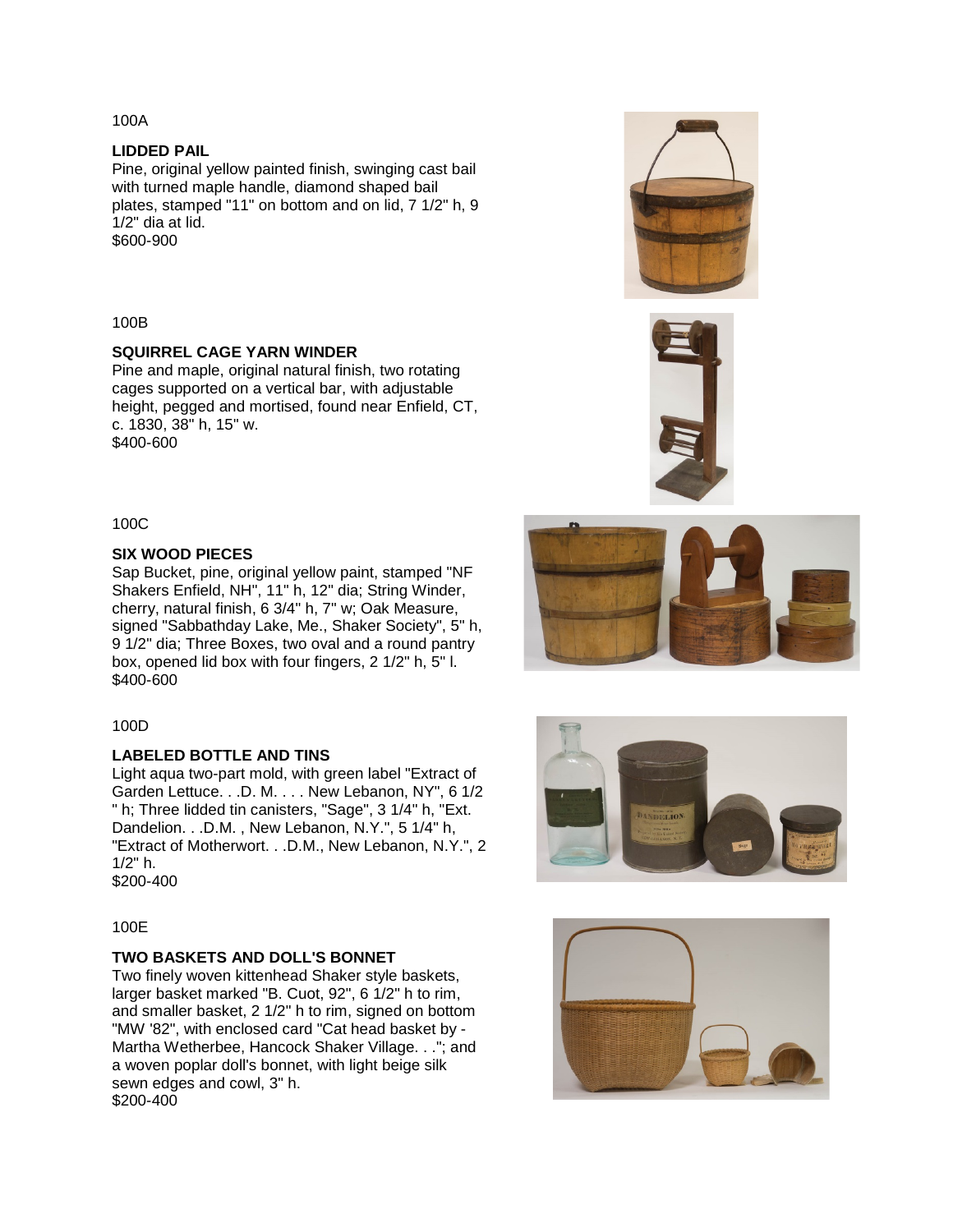100F

## **SISTER'S KITCHEN DOUGH BOARD**

Tiger birch with oak raised rim, original natural finish, shaped rim attached with inset screws, c. 1850-1870, single birch board 19" l, 26 1/2" w. \$300-500



## **BOX OF CLAY PIPES, AND STEMS**

Approximately 30 clay bowls along with 15 wood stems, 5" l, box stenciled "100' Akron, Shaker Pipes, Straight Stems.", 5 1/2" h, 10" l. \$300-500



### **SNOW SHOVEL**

Pine, original blue painted finish, shaped handle extending and attached with counter sunk screws to the flat shovel surface, nailed tin reinforced front edge, 41 1/2" l, 13 3/4" w. \$200-500

100I

## **BEAN SORTING TRAY**

Pine and poplar, natural finish, 75 nailed slats (28" l, 3" d), 45" l. \$300-600

100J

## **ROUND LIDDED PANTRY BOX**

Pine and maple, natural dark finish, copper nailed closure, c. 1830-1850, 4" h, 5 1/4" dia. \$300-400